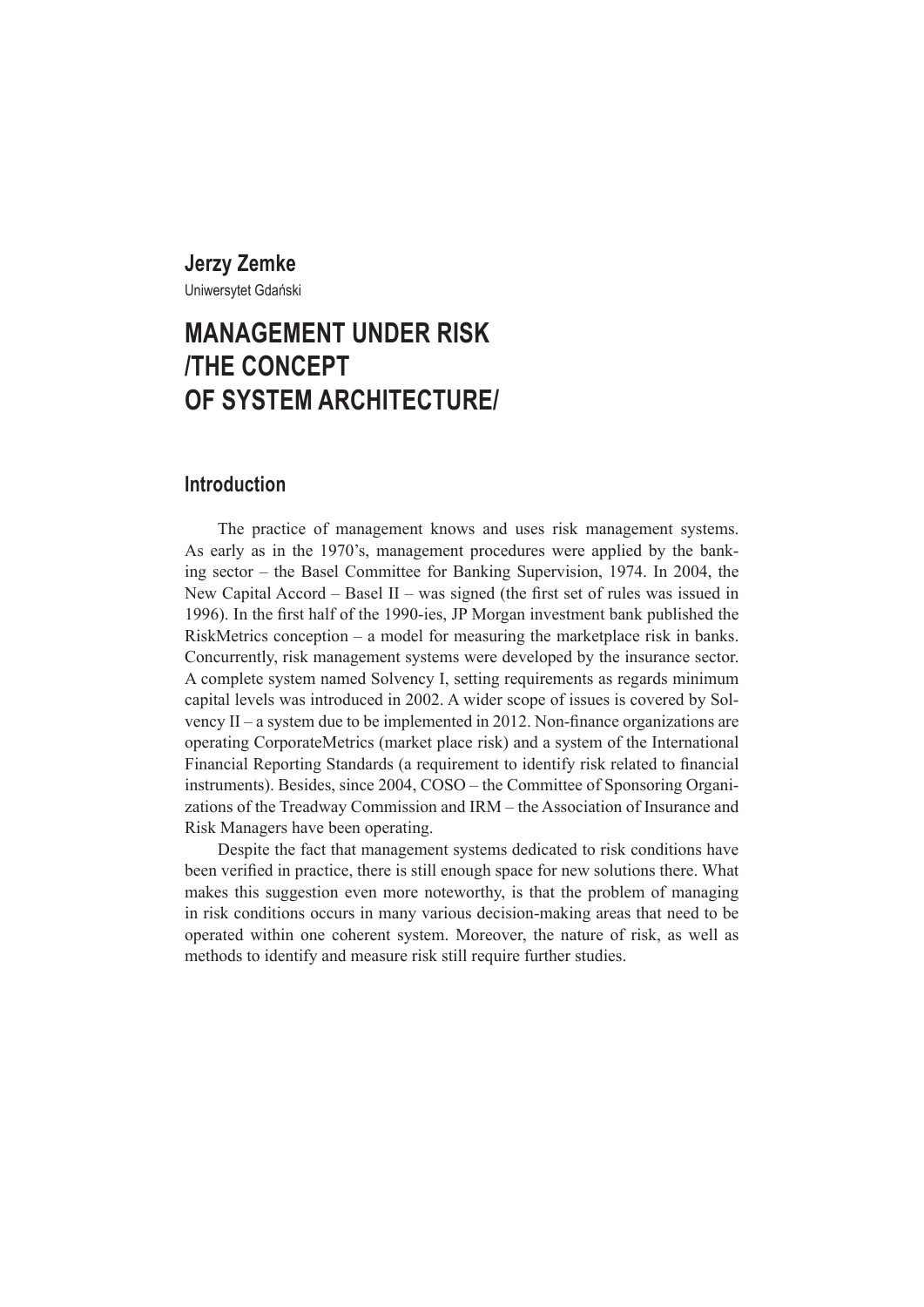# **1. The essence of business management**

To manage a business organization, no matter the size, whether measured by the equity, the employment, the market share, etc. is, in practical terms, to perform the decision making processes defined in the development plans. The decision making processes are performer within the areas delineated by the organizational structure. According to the conception outlined by Porter [1980] these are such basic areas as: inbound logistics, production, storing finished products, outbound logistics, marketing and pre-sales and after-sales servicing. Besides these Basic areas, Porter refers to auxiliary areas: the "internal logistics" areas guaranteeing continuity of production processes, the R&D area, the area of personnel decisions – HR management and the area of functions related to development of a business organization's infrastructure (planning, finance, legal support, IT, quality control, information management).

Any business organization operates in an environment determining its decision making processes. The theory distinguishes the microeconomic environment covering the market the business organization operates on, with all its elements defining the competition, the regional environment, the labour market, the culture. The macro environment, with its global coverage, includes political, economic, legal, financial, cultural and environmental determinants. The organization's most immediate environment includes the organization itself with its strategic resources, such as: knowledge, organizational factors, policies, human resources, assets, finance and perceptual resources.

The decision making processes are of a conditional nature, as they need to address the determinants existing within the organization's environment. These determinants, at least some of them, are characterized by variability, eg. purchasing prices, if these are constructed based on currency exchange rates. This variability of external determinants, as well as of strategic resources implies changes in quality of decision making processes, thus leading to discrepancies between the targets set in the development plans and the actual performance. The state accompanying decision making processes and caused by variability of determinants is defined by science as risk. Risk can have an adverse effect on the objectives and this means loss or the effect can be positive, meaning profit. Nevertheless, regardless the impact of determinants on the objectives, the problem of risk is an element central to managing a business organization. In particular, it is important for the management to be able to measure risk at the highest frequency possible. Risk measures and information about tendencies and dynamics of risk measures changes within the period of process realization, if interpreted properly, may and should constitute a foundation for adjustment of decision making processes and in extreme cases they the organization may give up the objective.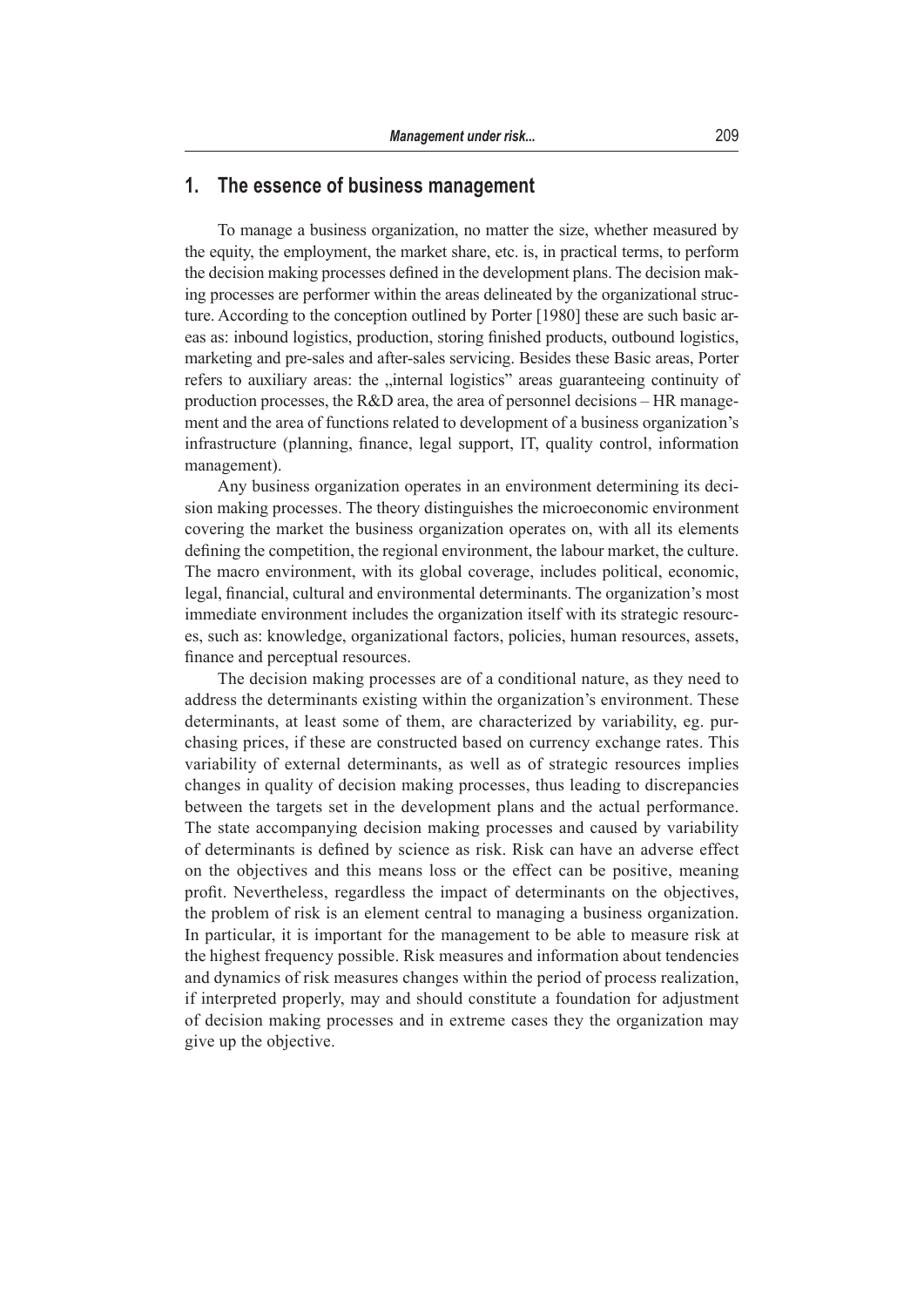Another important problem of business management is controlling decision making processes implementation. The basic functions of this control include:

- 1. Comparing performance against standards.
- 2. Identifying and analysing variances from the expected states (standards) together with taking corrective actions aimed at achievement of the objectives planned [Gołębiewski, 2001].

The essence of both control functions is perfectly described in the following statement: "(...) strategic control is a process of managing change through response to and exercising impact on factors determining instability [Lorange, Morton Scott, Ghoshal, 1986]. The core of strategic control is continual control of strategic planning processes, exercised in the context of feasibility. The conclusion is that this is not about controlling performance, and another one – that strategic control is expressed through analysis and assessment of internal and external determinants of strategy implementation [Krupski, 1998].

The strategic control system is a set of decisions and actions intended to ensure continual monitoring of external and internal determinants of the strategy and to keep track of the strategy implementation progress. It covers the organization's functional areas, but also closer and more distant environment of decision making processes the strategy consists of.

The contents of the control system reflects the set of controlled variables that have been selected. Its elements include strategic goals, criteria for their selection, determinants of the organization's environment and characteristics of the organization's resources. Controlled variables can be described in terms of quantities (strategic financial or market goals) or quality. The latter category of description is difficult to evaluate, what statement can be made in a case like this therefore? Reliable information can be provided through identification of controlled variables tendencies – whether they follow the plan, or on the contrary and this is a significant complication indeed.

In theory, the organization's management controls changes in internal and external determinants [Gołębiewski, 2001]. The problem is that these changes have some features pof random processes. This is where one can construct a thesis that the risk involved in decision making processes is a state defined by random variables, therefore the problem of measuring risk is indirectly linked to the task of measuring random variables.

A "remedy" phase is the last phase of decision making processes. This is when measurements, interpreted and analysed, are used for evaluation of the decision making processes quality. In this phase, the management may  $-$  if necessary  $-$  "reinforce" the decision making processes with instruments protecting them against negative effects of changes in the environment, while continuing these processes without any changes, or they may make adjustments to decision making proc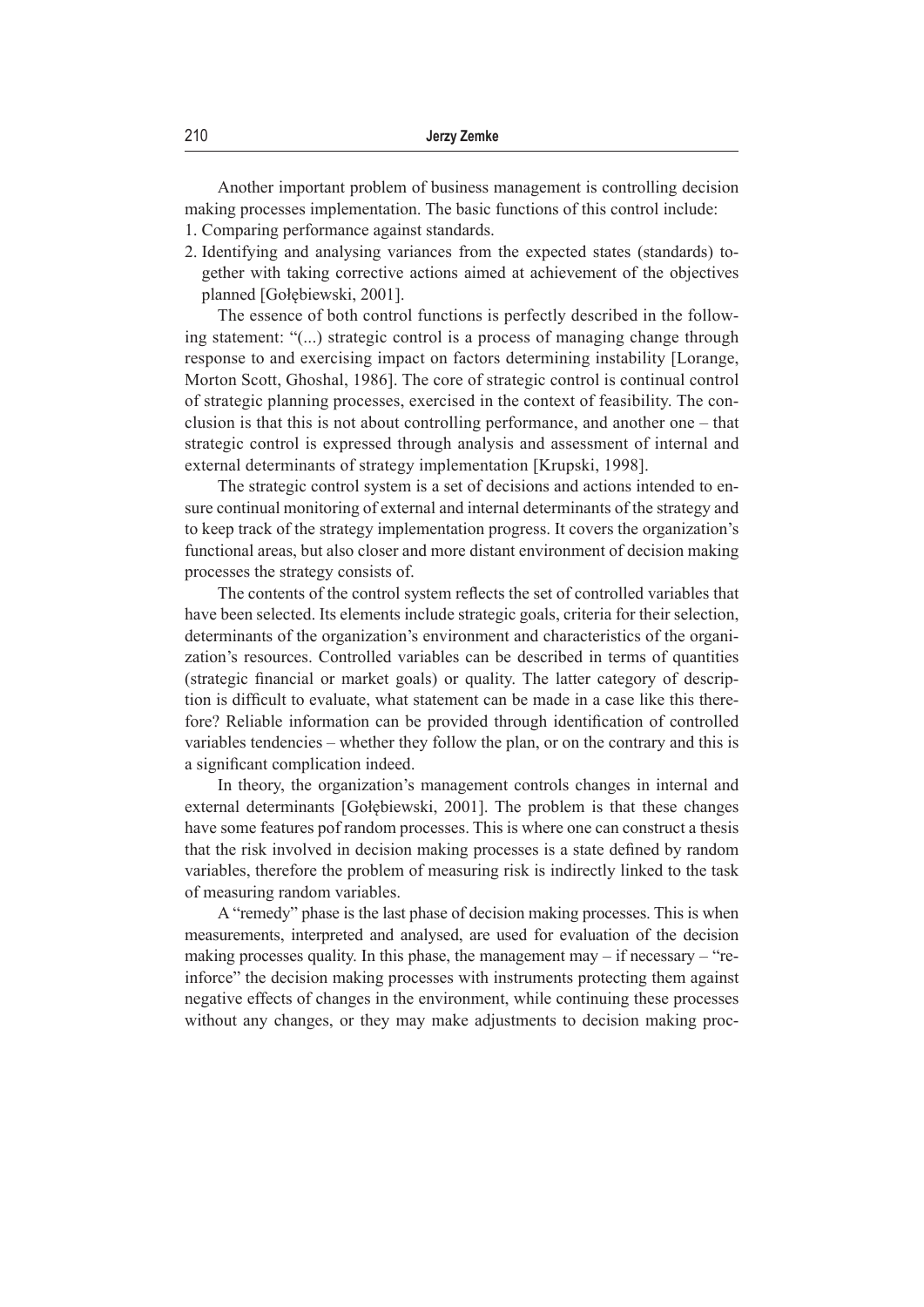esses, or even, facing radical, unplanned changes in the environment, they may decide the decision making processes to be discontinued.

## **2. Risk in management processes**

Management processes include planning. Plans define the organization's development strategy for a specific time period, setting strategic goals for this period, intended to strengthen the organization's competitive position on its market [Gołębiewski, 2001, p. 211-218]. The plan, approved by the organization's owners, sets forth the broad potential to be used in the processes of plan execution. Plans specify details of decision making processes as regards involvement of the intellectual, technical, technological and organizational potential, as well as resources needed in the processes of achieving the goals. Besides the elements listed above, development plans set forth micro- and macro-environmental determinants. Their impact cannot be ignored. Besides changes in the environment, the level of risk taken by the organization's management is determined by changes in the organization's own resources [Zemke, 2009, p. 43].

Decision making processes take place in business organization's all structural areas. Added value generated in these areas defines the so-called value chain, the value of which indicates organization's competitive position on the market [Rokita, 2005, p. 140].

Execution of plans, especially those of a long-term nature, requires control enabling one to answer the question whether the performance follows the plan. Controlled variables are carriers of reliable information [Kroll, Wright, Toombs, Leavel, 1997, p. 85-96]. These variables are identified and defined and at the same time they are recorded in the business organization's strategic development plans. These are symptomatic variables of the risk effects<sup>1</sup>.

#### **2.1. Decision areas**

We are not making a mistake stating that decision making areas are the same as the organization's structural areas. In the conception constructed by Porter, where the criterion of maximizing the organization's competitive position on its market is accepted, decision making areas form a value chain [Porter, 1994, p. 22]. Porter distinguishes a chain of primary activities and support activities.

The chain of primary activities covers the areas directly related to production or provision of services. Thus, its links include decision making areas of purchasing materials, components, sub-assemblies, etc., the area of decisions concerning direct-

In practice, they often do not represent any direct effect of the process, but include relevant and reliable process performance information.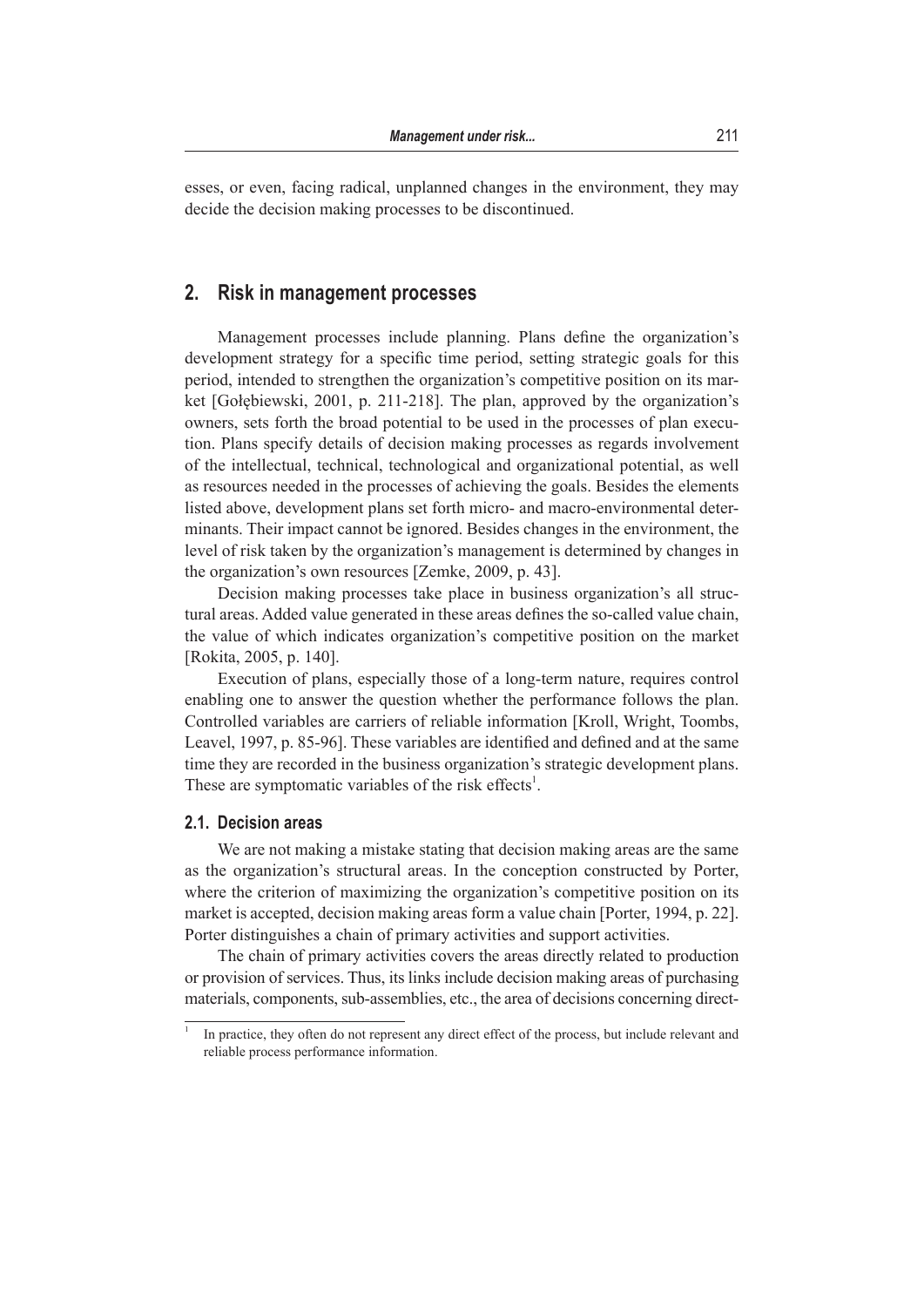ly resources processing, the area of decisions as regards storage of finished products and distribution of products to sales networks, the area of marketing decisions covering market research, market segmentation, demand estimation, identification of the lifecycle phase of organization's own products and of competitors' products. The last link of the value chain distinguished by Porter is the area of decisions relating to selling activities and in particular – operations performed to prepare the product for sale (pre-sales servicing), selling proper and after-sales support and maintenance, including warranty and guarantee terms and procedures.

The areas of decisions defined by Porter as support decisions include: the area of support functions related to procurement departments' "internal" logistics, the area of decisions concerning research and development of new production technologies and implementation of innovative solutions, the area of decisions regarding personnel policy, including recruitment, training and promotion procedures, as well as motivation mechanisms. Depending on the organizational structure, the area of infrastructure development includes: planning functions, finance, legal department, quality control functions, information flow management.



Fig. 1. Primary value chain

Source: *Author's own analysis based on* [Zemke, 2009, p. 203].

Division into the primary and support value chain does not affect the outcomes of its overall value estimation. Referring to Porter's conception solves the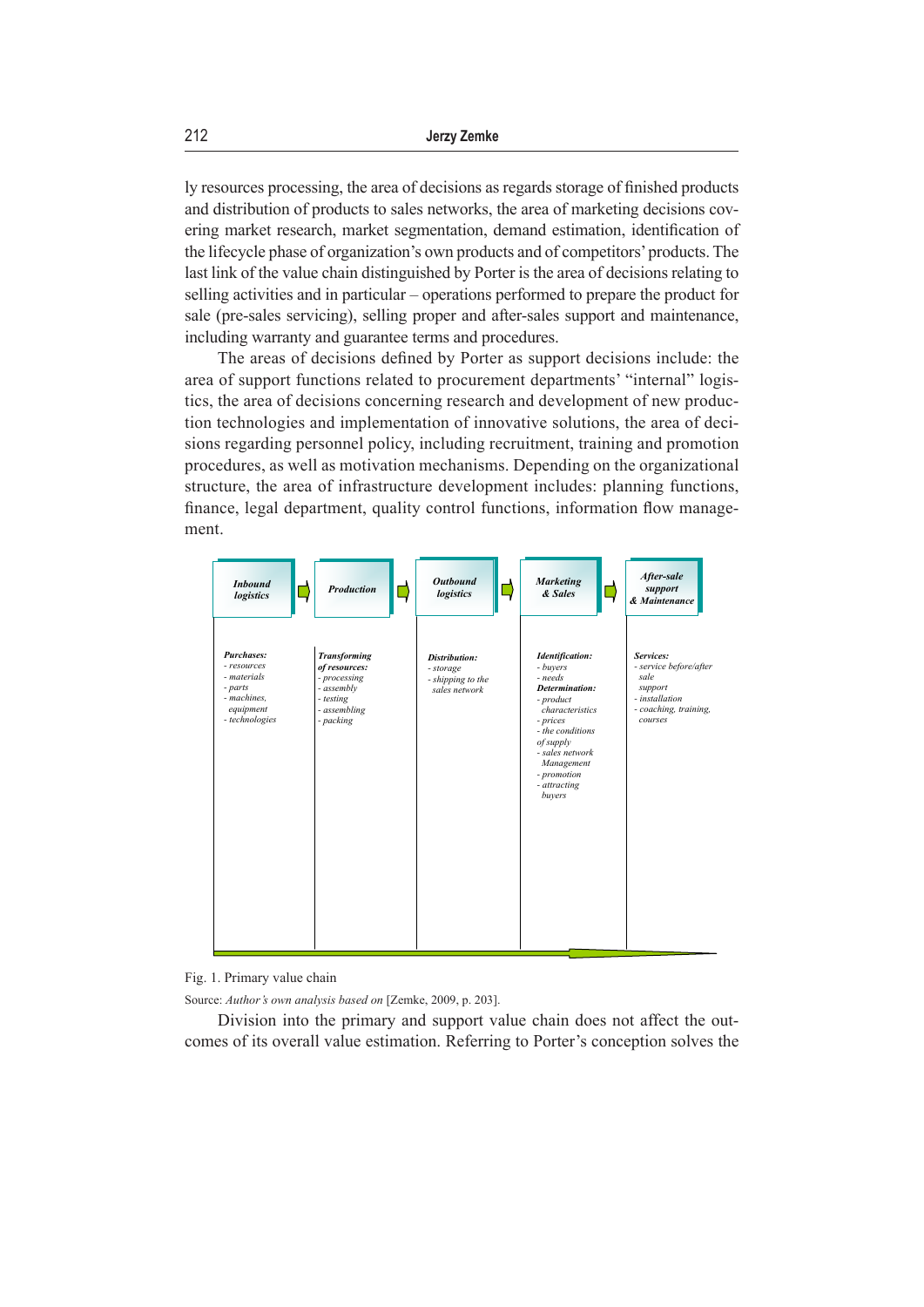problem of identifying decision making processes in organization's all structural areas and is relevant to identification of risk involved in decision processes, as well as to identification of the risk's controlled variables.



Fig. 2. Support value chain Source: Ibid, s. 204.

## **2.2. The risk of decision-making processes**

The essence of decision making processes is closed within the relation between the performance and the assumptions provided for in the plan. Thus, risk is the state accompanying decision making processes and concerns the activities taken as a result of this process [Jajuga, 2009, p. 13].

organization's own resources – changes within them imply differences between Changes in determinants of the business organization's environment are the main source of risk. The strategic plan (and also the operational plan) specifies limits for macro-environmental and micro-environmental determinants and the the plan and the performance<sup>2</sup>.

<sup>&</sup>lt;sup>2</sup> Macroenvironmental determinants: political, economic, legal, financial, cultural, environmental. Microenvironmental determinants – relating to the market, the organization operates on: competitors, suppliers, buyers. Own resources: knowledge, organizational circumstances, employees, assets, finance, perceptual determinants, see: David [1997, p. 102 and following pages].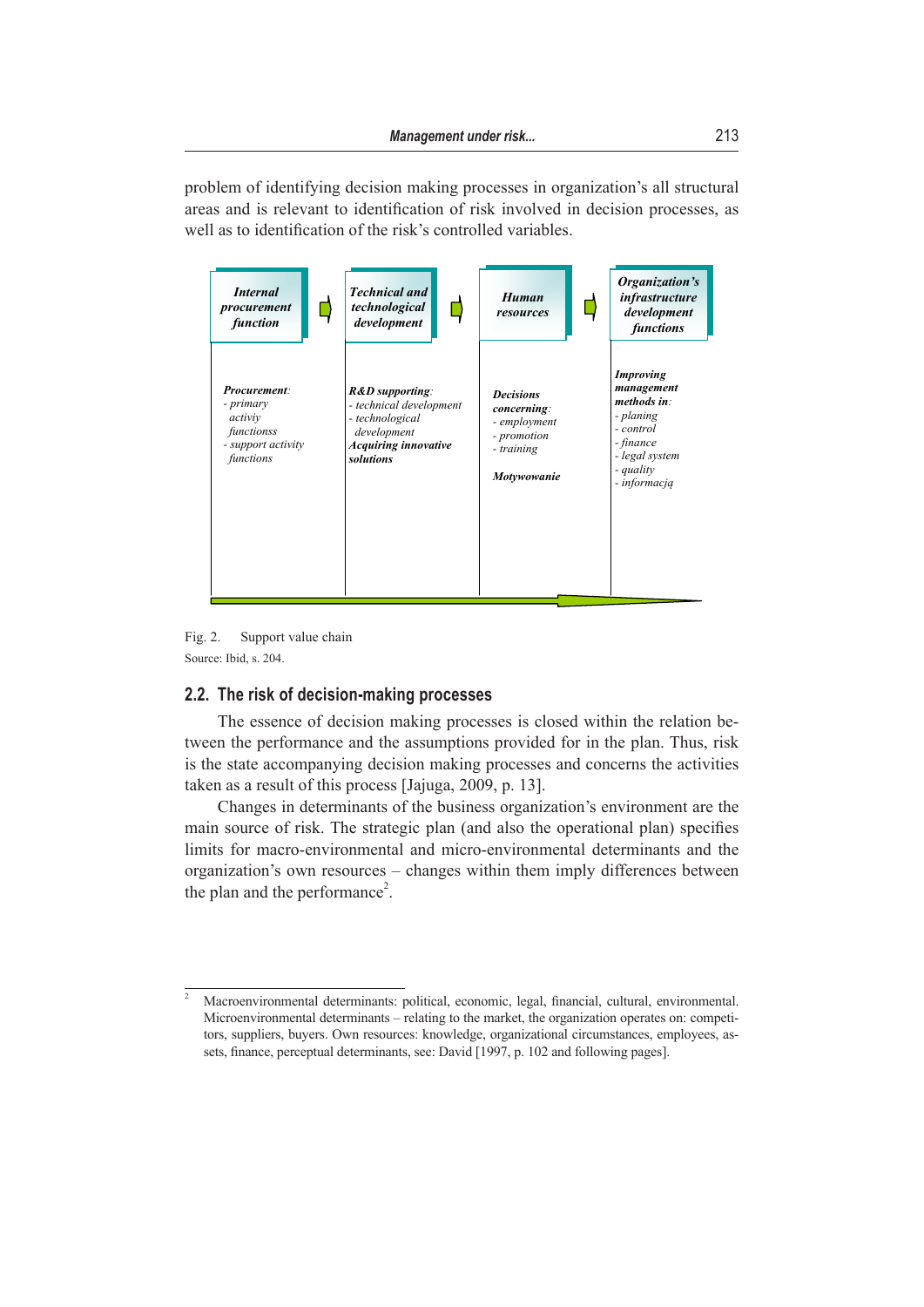#### **2.3. Monitoring – control variables in decision-making processes**

The process control system includes gathering of decision making processes control variables data. These variables constitute symptomatic assessments of the decision making processes risk. The variables can be quantitative or qualitative and are collected at a pre-defined frequency. Their evolution enables one to estimate, how risk involved in the processes changes.

## **3. System foundations**

For management to be conscious and effective, it requires one to accept a definition of risk and a definition of risk measures. The risk measuring system is insufficient for the efficient business management, it it is not supported by a set of instruments protecting the objectives against the negative impacts of risk. It is a significant assumption for the risk management system "architecture" to define a reference basis which makes it possible to evaluate changes in the state of risk within the horizon of decision making processes.

## **3.1. Measurement of risk in decision-making**

- 1. Accepting an axiom of risk involved in the decision making processes.
- 2. Constructing the main thesis of the study, i.e. the source of risk is in changes of the business organization's environment determinants.
- 3. Changes of determinants are monitored through measuring the identified control variables of the decision making processes.

#### **3.2. Instruments of management under risk**

Acceptance of the risk axiom solves the problem of defining risk, as there are many definitions of the concept in the literature of the subject. Many of them have the disadvantage of being ambiguous and find it problematic to define risk measures, while this definition should follow from the definition of risk. The solution is in using controlled variables of activities taken under decision making processes. Control variables depict the effects of risk that has been taken, therefore they constitute a significant element of the risk model structure<sup>3</sup>.

<sup>&</sup>lt;sup>3</sup> Let us assume that components  $\{x_1, x_2, ..., x_k\}$  are control variables of decision ma king processes. The set of all control variables defines a certain space  $\Omega$ . The set of all subsets of this space  $F = 2^{\Omega}$ is relevant to the risk model being constructed, as its elements  $\{x_{\alpha_1}, x_{\alpha_2}, \dots, x_{\alpha_k}\}\)$  can be identified with sets of control variables of explicitly defined decision ma king processes, therefore they represent a picture of risk effects. Let us define a certain mapping *P,* where real values from the closed interval set [0, 1] are assigned to elements of set *F*, then set  $(\Omega, F, P)$  defines a probabilistic space, where random vectors  $\{x_{\alpha_1}, x_{\alpha_2}, \ldots, x_{\alpha_k}\}\$  are this space elements, therefore the vector is a risk model. Mapping *P* has the following properties: 1. *P*(Θ) = 0 – zbiór pusty, Θ – empty set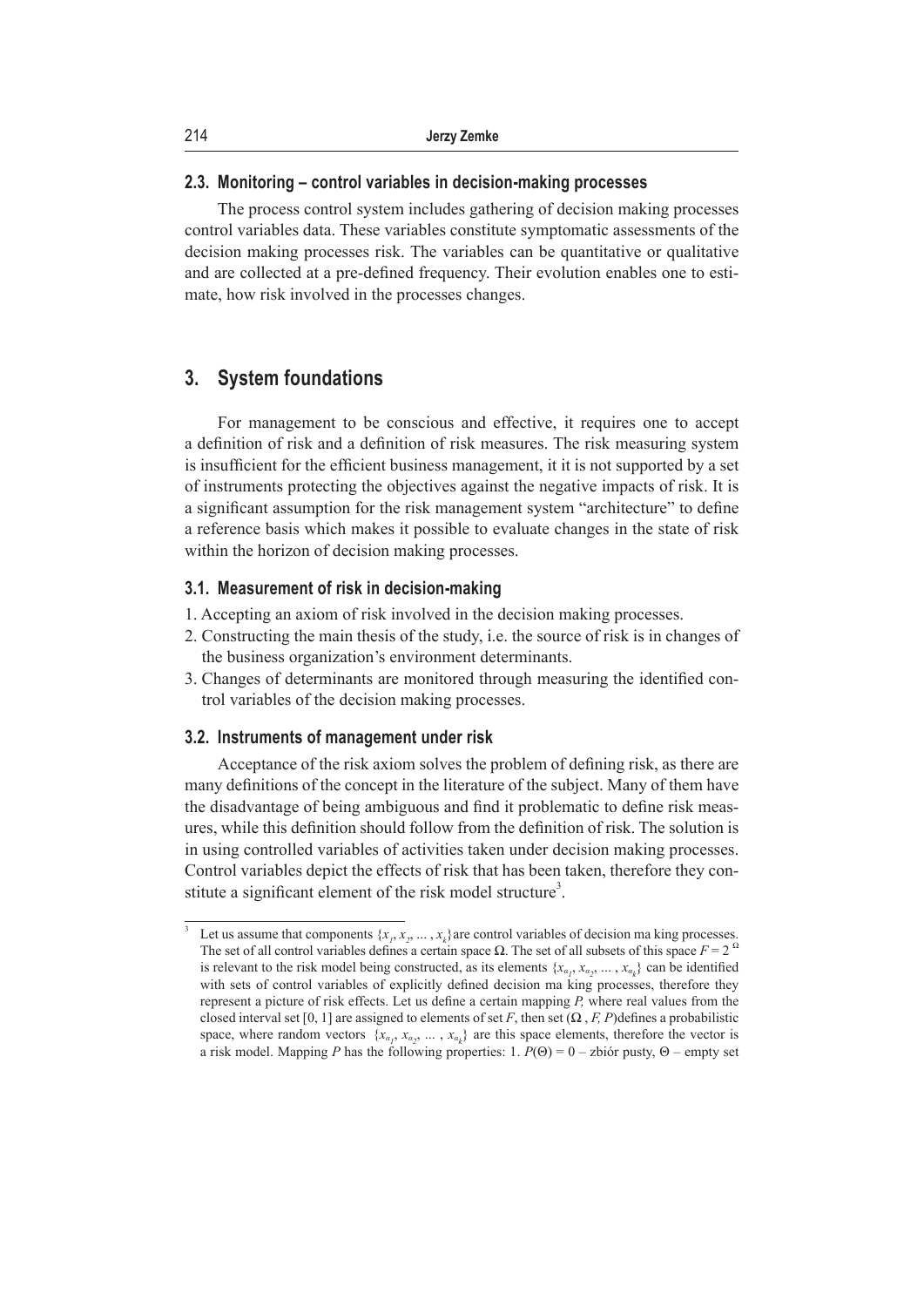With some assumptions concerning the random vector probability density function, we are defining the random vector statistic measures:

- 1. The probability that vector components take values from certain variability intervals.
- 2. The vector of random vector components expected values.
- 3. The vector of random vector component variances.
- 4. The random vector component covariances matrix.

Definition: The set of vector's four defined measures is the measure of risk state at the given moment of the decision making process.

Decision making processes based on instruments of protection against the effects of risk play a preventive role, but also mitigate the effects of risk. Instruments supporting management processes constitute two sets: one of them consists of the business organization's own instruments and the other one – of external instruments<sup>4</sup>.

Internal instruments are defined by the business organization and in practice they are of a temporary nature, as they are available almost immediately, except for those that are defined together with institutions whose statutory activities include defining risk and selling risk transfer instruments.

External instruments are available on the risk carriers market. It take time to acquire them, as they are sold according to strict procedures requiring verification of the organization's standing. In the period when the entity's legal and financial status is being verified, its management processes are supported by means of internal instruments<sup>5</sup>.

## **4. System architecture**

The system conception is based on a fundamental assumption of monitoring the risk state changes against the risk state standard. The monitoring system gathers and analyses information about changes in risk sources states in effect of changes of determinants occurring at the time of decision making processes. This assumption gives to the system design a feature, which distinguishes the conception from among other solutions, namely normativity of the system. This feature of the conception refers to classical definitions of risk, perceiving it as a "gap" between the expectation – the plan – and the performance.

<sup>2.</sup> *P*(Ω) = 1, Ω – przestrzeń zdarzeń elementarnych, Ω – space of elementary events 3. *P* measure is additive*.*

<sup>&</sup>lt;sup>4</sup> The distinction is a matter of convention here and its criterion results from mutual relations between decision making areas; procurement, production and sales, support areas.

<sup>&</sup>lt;sup>5</sup> An overview of instruments is presented in Zemke [2009 p.115 and following pages].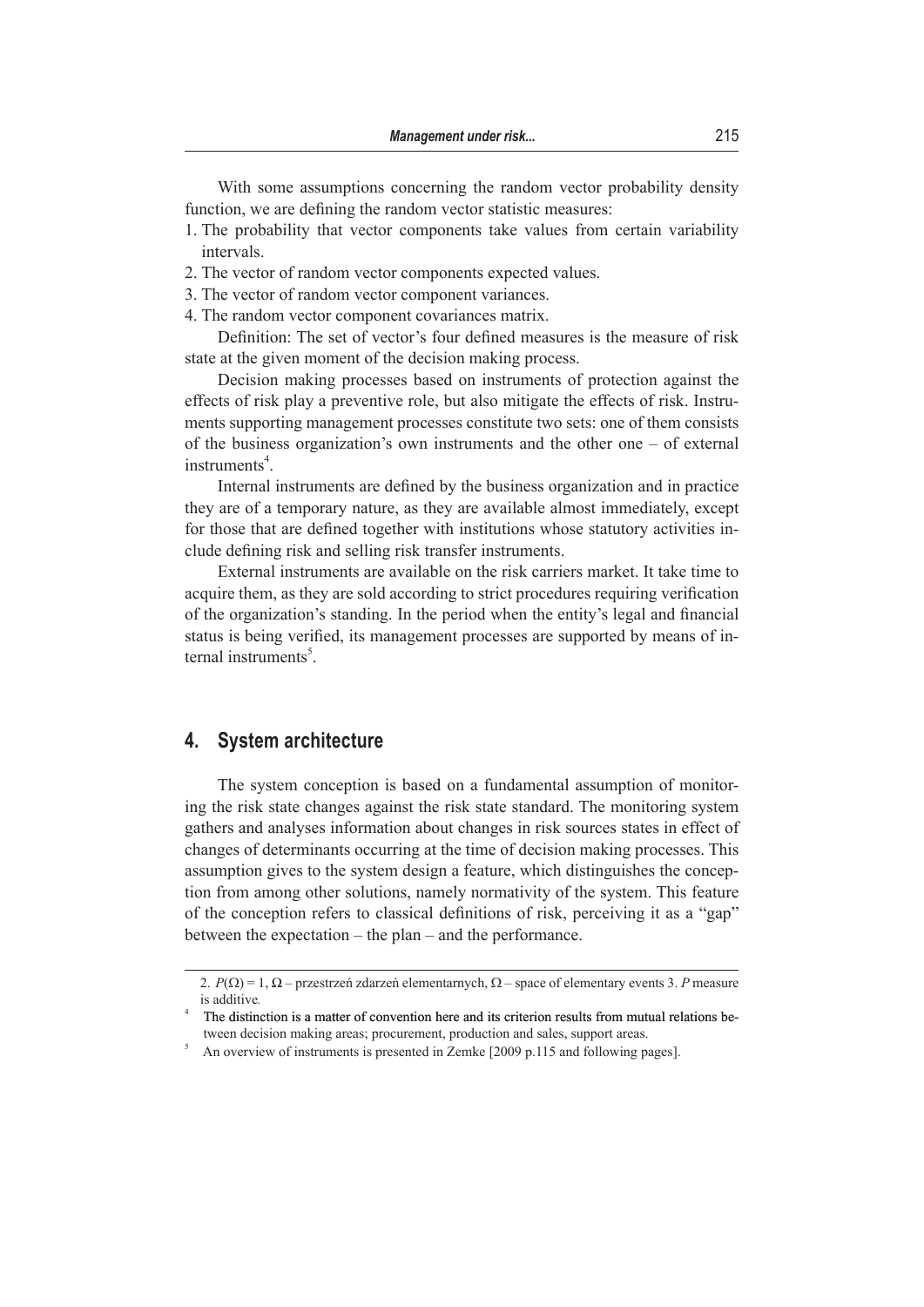Another important assumption involves specifying the type of system's data bases and the rules for gathering and updating the base resources. The database type determines normativity – this means that along with a control variables database updated at a pre-defined frequency, a database of controlled variables standards should be operated.

#### **4.1. The base of control variables**

A database of control variables is constructed based on macro- and micro-environmental determinants and based on a set of determinants defining the organization's resources. The database elements include factors that have been found to be relevant to evaluation of the decision making processes quality that enable one to specify the state of risk that has been taken. This element of system "architecture" admits openness to the possibility for the set of control variables to be supplemented whenever relevant information about the risk state changes is contributed.

#### **4.2. The base of risk measures**

The module resources constitute a mapping of the control variables module resources. Variables measures are defined based on assumptions for the business organization development plan<sup>6</sup>. The module resources can be changed only in case if development plans are adjusted or the control variables module is supplemented with new elements. This requires also definition of standards for their equivalents.

#### **4.3. The base of the decision-making monitoring results**

The module contains two subsets: a set of risk standards states  $Zs^{r(w)}$  and a set of risk states  $Zs^{r(q)}$  w in the phase of decision making processes implementation *q*, updated at the pre-defined frequency. According to the risk state definition accepted for the present study:

$$
Zs^{r(w)} = P^w(X \in \prod_{i=1}^k [a_i, b_i]), E^w(X), Var^w(X), Cov^w(X_i, X_j)
$$
  

$$
Zs^{r(q)} = P^q(X \in \prod_{i=1}^k [a_i, b_i]), E^q(X), Var^q(X), Cov^q(X_i, X_j)
$$

#### **4.4. The base of management instruments implemented under risk**

Operation of the verification module is of high significance in the system conception, as it enables one to assess its practical utility. This is where differences between risk standard states and the current risk state are identified. The assessment outcome enables one to diagnose the decision making processes im-

<sup>6</sup> Along with quantitative description of control variables, qualitative description is also possible.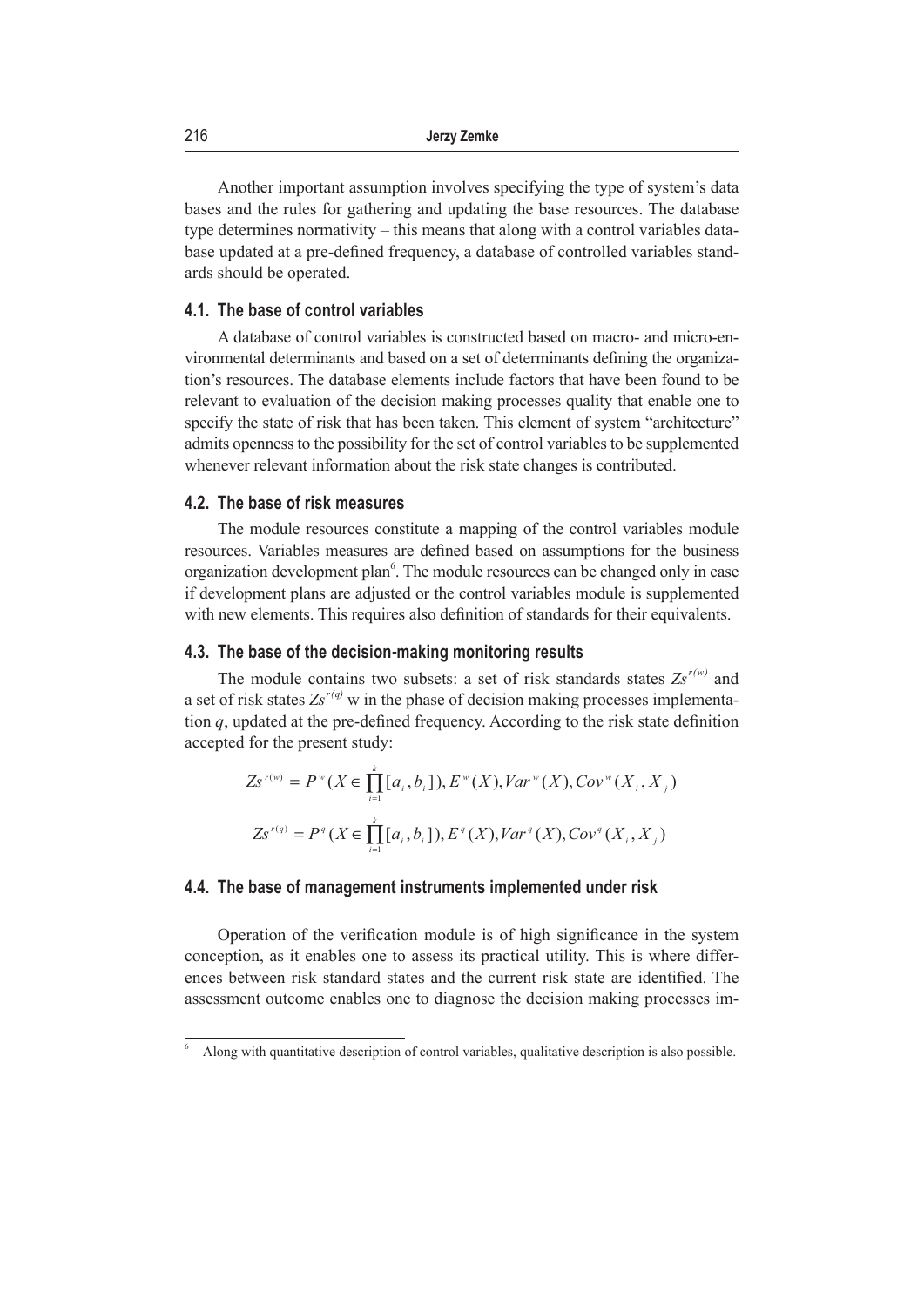plementation, to answer the important question about differences between the performance and the actual state. It depends on the findings of the assessment, whether the assumptions will have to be adjusted or instrument protecting against the effects of risk will have to be launched.

The idea of this module operation includes the option of multiple re-verification. This requirement results from the need to verify remedy procedures. The protection instruments effectiveness should be known, but managing an organization under risk conditions has the nature of random processes and as such, it is not entirely predictable.

The module of protection instruments base is a set of products, the organization's management selects individually, based on verification of the decision making processes quality. Protection instruments should be selected based on assessment of the "gap" between the plan and the performance, with the effectiveness criterion used. Instruments "strength" is a function of their purchasing cost and this means that there can be no doubt as regards the selection: effectiveness of protection is a matter of importance here, while the financial aspect emerges in the background.



## **4.5. Management under risk condition – the system conception "architecture"**

Fig. 3. System conception chart

## **Conclusion**

The structure of the system presented here is based directly on the assumptions resulting from the contemporary business management conception. Foundations of the conception consist of the assumptions made in development plans